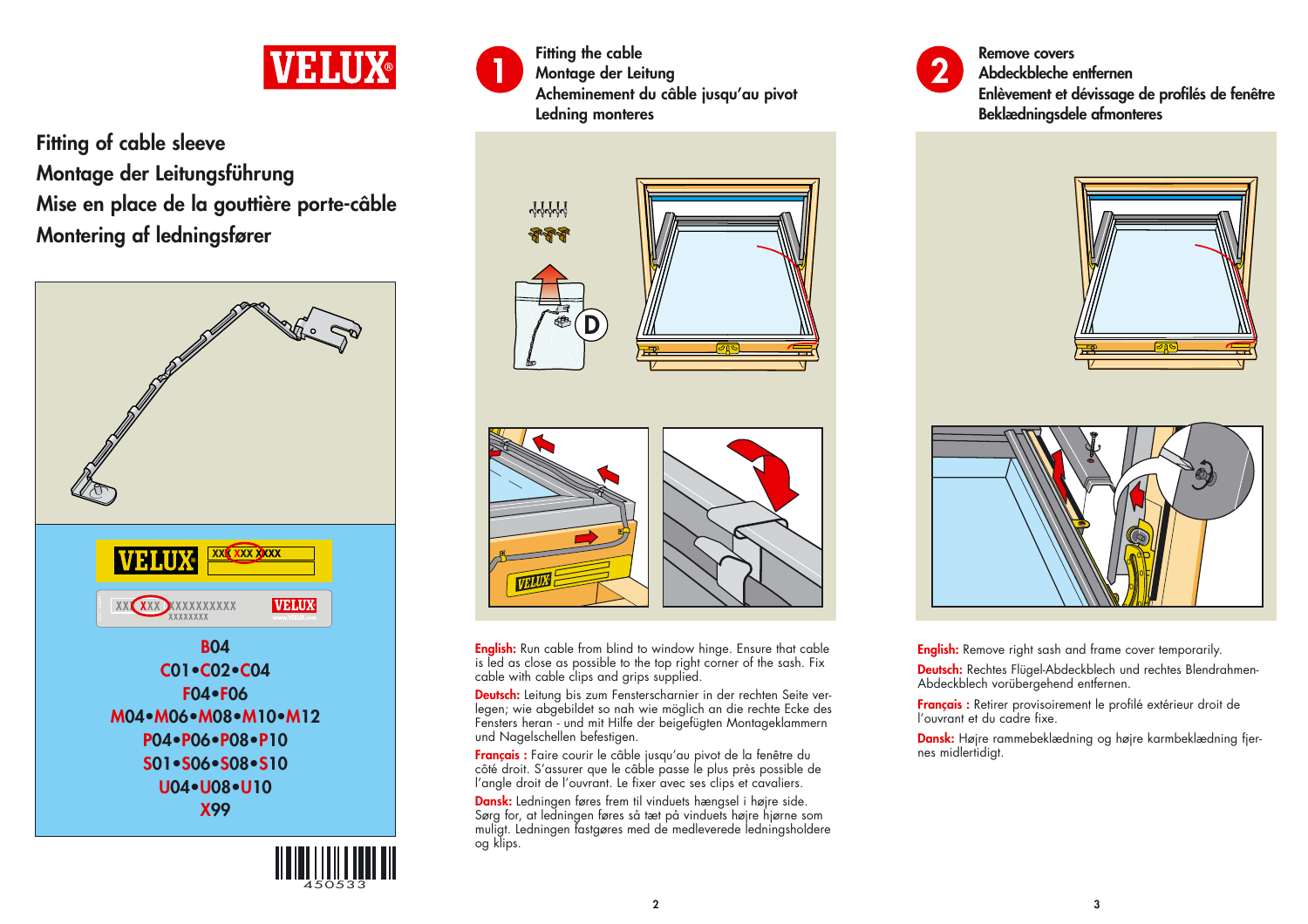

**Fitting the cable Montage der Leitung Fixation du câble sur le cadre fixe Ledning monteres**



## **GGL/GGU/GHL/GFL/GZL/GRL GPL/GPU**



**English: Choose or according to the data plate letter code on 3a 3bthe window. Note:** Ensure to hold cable sleeve as shown. Thread cable through sleeve **(a)**. Place sleeve in window hinge **(b)**.

**Deutsch: Entsprechend dem auf dem Typenschild angegebenen 6 Fenstertyp Arbeitsschritt © oder © wählen. Achtung:** Die Leitung nur so wie abgebildet durch die Führung ziehen! **(a)**. Leitungsführung im Fensterscharnier montieren **(b)**.

**Français : Choisir ou en fonction de la référence du modèle 3a 3b de fenêtre, indiquée sur la plaque d'identité. Important :** S'assurer de positionner la gouttière portecâble comme indiqué. Y enfiler le câble **(a)**. Placer cette gouttière dans le pivot de la fenêtre **(b)**.

**Dansk: Vælg © eller ⊕efter bogstavkoden på vinduets typeskilt. Bemærk:** Det er vigtigt, at ledningsføreren vendes som vist. Ledningen trækkes gennem ledningsføreren **(a)**. Ledningsføreren <sup>p</sup>laceres i vinduets hængsel **(b)**.



**Fitting the cable Montage der Leitung Fixation du câble sur le cadre fixe Ledning monteres**



**English: Note:** Ensure to hold cable sleeve as shown. Thread cable through sleeve. Cut off section of cable sleeve as shown (**a**). Place sleeve in window hinge. Pass cable through hole on the outside of the window hinge (**b**).

**Deutsch: Achtung:** Die Leitung nur so wie abgebildet durch die Führung ziehen! Teil der Leitungsführung wie dargestellt abschneiden (**a**). Leitungsführung im Fensterscharnier montieren. Die Leitung durch das Loch des Fensterscharniers ziehen (**b**).

**Français : Important :** S'assurer de positionner la gouttière portecâble comme indiqué. Y enfiler le câble. Couper une partie de la gouttière porte-câble comme indiqué (**a**). Placer cette gouttière dans le pivot de la fenêtre. Faire passer le câble de l'extérieur vers l'intérieur à travers le trou situé au-dessus du pivot (**b**).

**Dansk: Bemærk:** Det er vigtigt, at ledningsføreren vendes som vist. Ledningen trækkes gennem ledningsføreren. Del af ledningsføreren skæres af som vist (**a**). Ledningsføreren placeres i vinduets hængsel. Ledningen trækkes gennem hullet på hængslets yderside (**b**). **5**



**Fitting the cable Montage der Leitung Fixation du câble sur le cadre fixe Ledning monteres**



**English:** Run cable along the top edge of the frame to the top right corner and fix with clips. Refit sash and frame covers.

**Deutsch:** Leitung entlang der Oberkante des Blendrahmens bis zur rechten oberen Ecke des Fensters ziehen und mit den Nagelschellen befestigen. Rechtes Flügel-Abdeckblech und Blendrahmen-Abdeckblech wieder montieren.

**Français :** Faire courir le câble le long de la partie supérieure du cadre fixe jusqu'à l'angle haut droit de la fenêtre; le fixer à l'aide des cavaliers. Remettre le profilé extérieur droit de l'ouvrant et le profilé du cadre fixe.

**Dansk:** Ledningen trækkes langs overkanten af karmen frem til øverste højre hjørne af vinduet og fastgøres med ledningsholdere. Rammebeklædningen og karmbeklædningen monteres igen.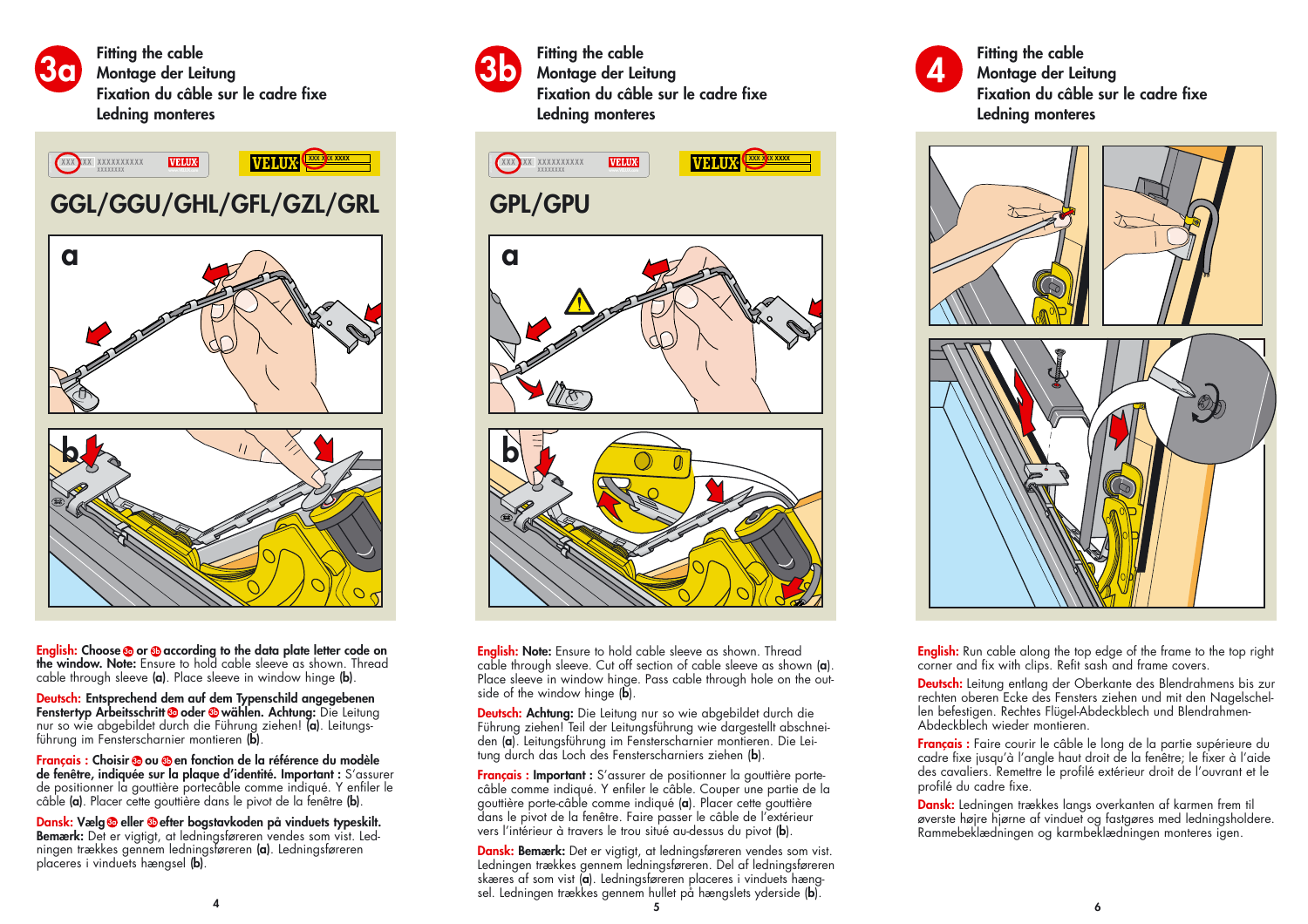

**Connecting the cable Anschluß der Leitung Branchement du câble Ledning tilsluttes**



**English:** Connect the cable to the terminal block as shown. If a cable has not been drawn from the control unit, then use cable in bag **<sup>E</sup>**. **This product has been designed for the use with genuine VELUX control units. The connection to other control units may cause damage or malfunction.**

**Deutsch:** Die Leitung an die Lüsterklemme wie dargestellt anschließen. Falls keine Leitung von der Steuereinheit gezogen ist, Inhalt aus Beutel **<sup>E</sup>** verwenden. **Dieses Produkt ist für den Gebrauch mit original VELUX Steuereinheiten konstruiert. Der Anschluss an andere Steuereinheiten kann Schäden oder Funktionsstörungen verursachen.**

**Français :** Connecter le câble sur le bloc domino comme indiqué. S'il n'y a pas de câble en attente, relié à la centrale, utiliser celui du sachet **E**. **Ce produit a été conçu pour fonctionner avec des commandes électriques de marque VELUX. Toute connexion à des commandes électriques d'une autre marque peut endommager le produit ou entraîner un dysfonctionnement.**

**Dansk:** Ledningen tilsluttes klemrækken som vist. Hvis der ikke er trukket en ledning fra styreenheden, benyttes pose **<sup>E</sup>**. **Dette produkt er konstrueret til brug sammen med originale VELUX styreenheder. Tilslutning til andre styreenheder kan medføre skader eller funktionssvigt.**



**Complete fitting of the blind Abschlußmontage des Rollos/Faltstores Phase finale de montage du store Gardin færdigmonteres**







**English:** Pull down and fit blind to motor on both sides. The blind is now ready for use. (Disengage blind from motor by pulling it slightly upwards).

**Deutsch:** Rollo/Faltstore herunterziehen und in beiden Seiten am Motor befestigen. Rollo/Faltstore ist jetzt betriebsbereit. (Rollo/Faltstore ein wenig nach oben ziehen, um diese vom Motor auszurasten).

**Français :** Descendre le store et le fixer au moteur des deux côtés. Le store est alors prêt à fonctionner (pour désengager le store du moteur, le tirer légèrement vers le haut).

**Dansk:** Gardinet trækkes ned og fastgøres til motoren i begge sider. Nu er gardinet klar til brug. (Gardinet frigøres fra motoren ved at trække det en smule opad).



**Complete fitting of the Venetian blind Abschlußmontage der Jalousette Phase finale de montage du store vénitien Persienne færdigmonteres**



**English:** Lower blind halfway  $\blacktriangledown$  and push button  $\blacktriangledown$ . Pull up spring housings from bottom of side channels and clip pin at end of blind into place. The blind is now ready for use.

**Deutsch:** Jalousette zur Hälfte herablassen  $\blacktriangledown$  und  $\blacktriangleleft$  drücken. Seitliche Stifte in den rechten und linken Gleitschlitten einklipsen. Die Jalousette ist jetzt betriebsbereit.

Français : Le descendre à mi-hauteur  $\blacktriangledown$  et appuyer sur  $\bullet$  puis positionner les tétons en bout de barre inférieure dans les chariots plastiques droit et gauche. Le store est alors prêt à fonctionner.

**Dansk:** Persiennen køres halvvejs ned  $\blacktriangledown$  og der trykkes på  $\bullet$ . Bundstangen klikkes fast i højre og venstre side. Nu er persiennen klar til brug.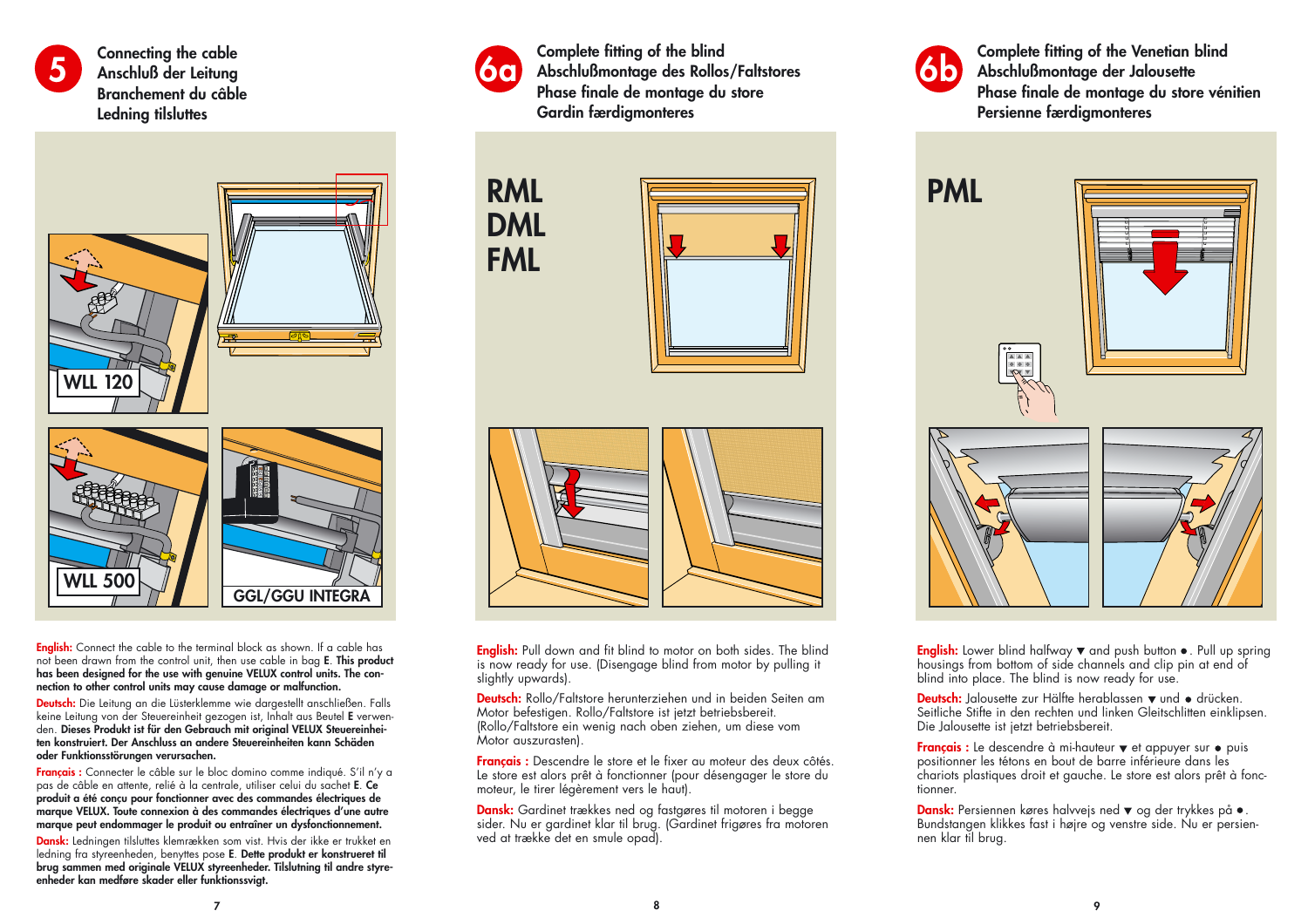

**Montage van snoerhouder Montaggio del passacavo Instalación de la guía del cable**





**Montage van de kabel Fissaggio del cavo Instalación del cable**





**Nederlands:** Leg de kabel naar het rechter scharnier van het venster. Bevestig de kabel met de bijgeleverde snoerklemmetjes, strak langs de rechterhoek van het venster.

**Italiano:** Far correre il cavo fino alla cerniera della finestra sul lato destro. Assicurarsi che il cavo passi il più vicino possibile all'angolo destro della finestra. Poi, passarlo al battente con i ganci ed i fermi forniti.

**Español:** Conduzca el cable de la cortina hacia la bisagra de la ventana fijándolo con los clips y las clavos que se incluyen. Ase<sup>g</sup>úrese de que el cable se acerca todo lo posible a la esquina superior derecha.



**Verwijder de afdeklijsten Togliere i rivestimenti Desmonte los perfiles de recubrimiento**





**Nederlands:** Verwijder tijdelijk de rechter afdeklijst van het draaiend gedeelte en rechter afdeklijst van vast gedeelte.

**Italiano:** Togliere temporaneamente il rivestimento destro del battente e il rivestimento destro del telaio.

**Español:** Desmonte provisionalmente los perfiles de recubrimiento derechos de la hoja y el marco.

Installation instructions for cable sleeve. Order no. VAS 450533-0703

**©**1998, 2003 VELUX Group **®**VELUX and VELUX logo are registered trademarks used under licence by the VELUX Group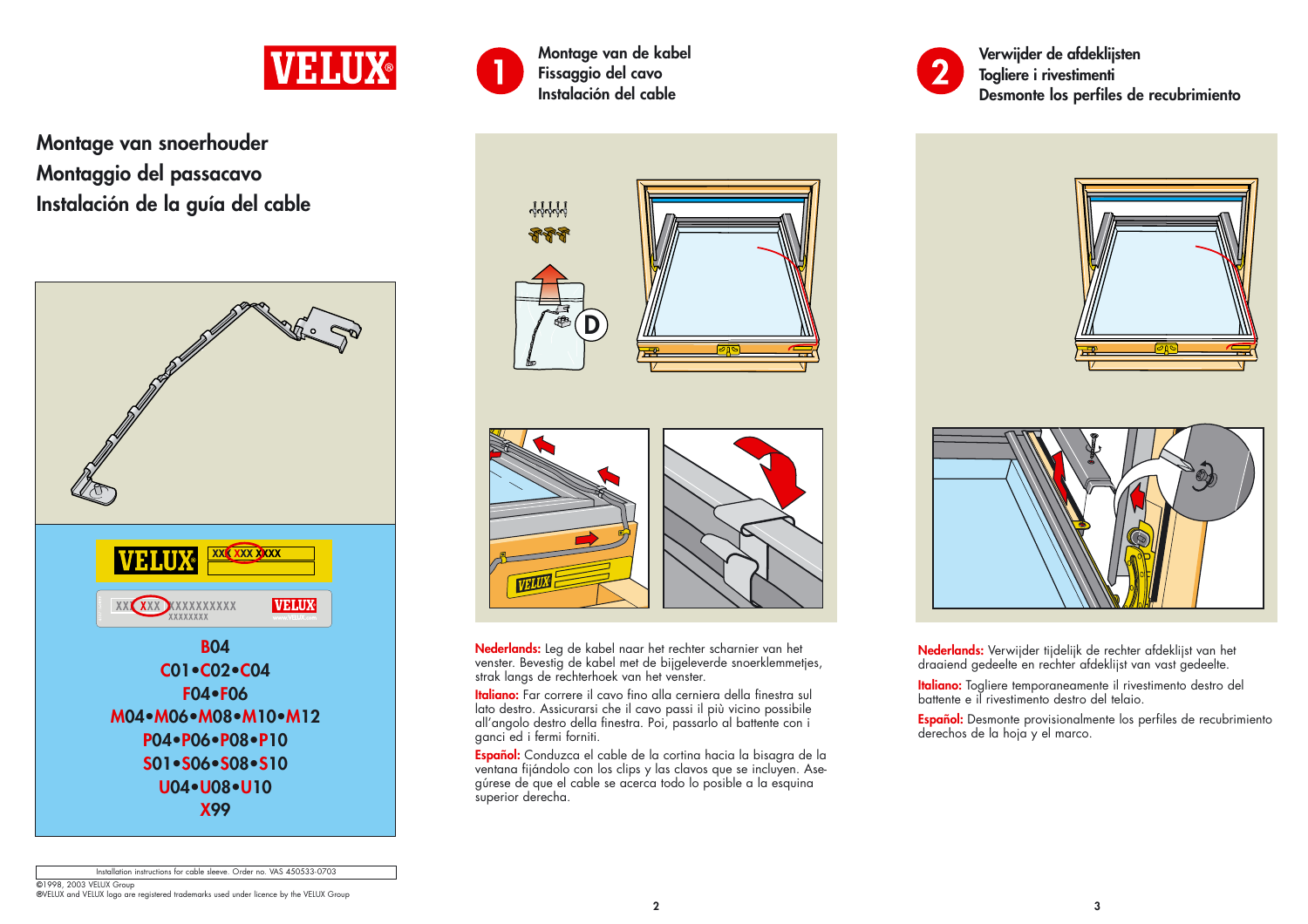

**3a Bevestigen van de kabel Fissaggio del cavo Conducción del cable**



**Nederlands: Kies of overeenkomstig de code op het type 3a 3b plaatje van het dakvenster. Let op:** Zorg ervoor dat u de snoerhouder vasthoudt zoals aangegeven. Trek de kabel door de snoerhouder **(a)**. Plaats de snoerhouder in het scharnier van het venster **(b)**.

**Italiano:** Scegliere **® o ®** in base ai codici posti sulla targhetta di **identificazione della finestra. Attenzione:** Tenere il passacavo nella posizione illustrata ed inserirvi il cavo **(a)**. Collocare il passacavo nella cerniera della finestra **(b)**.

**Español: Elija o dependiendo del código de la placa de iden-3a 3btificación de la ventana. Atención:** Introduzca el cable en la guía como se indica en el dibujo **(a)**. Ponga la guía en la bisagra de la ventana **(b)**.



**3b Bevestigen van de kabel Fissaggio del cavo Conducción del cable**



**Nederlands: Let op:** Zorg ervoor dat u de snoerhouder vasthoudt zoals aangegeven. Trek de kabel door de snoerhouder. Een gedeelte van de snoerhouder afsnijden, zoals aangegeven (**a**). Plaats de snoerhouder in het scharnier van het venster. Trek de kabel door het gat aan de buitenkant van het venster scharnier (**b**).

**Italiano: Attenzione:** Tenere il passacavo nella posizione illustrata ed inserirvi il cavo. Tagliare parte del passacavo, come illustrato (**a**). Collocare il passacavo nella cerniera della finestra. Inserire il cavo nel foro della cerniera dalla sua parte esterna (**b**).

**Español: Atención:** Introduzca el cable en la guía como se indica en el dibujo. Elimine la parte de la guía que se indica (**a**). Ponga la guía en la bisagra de la ventana. Pase el cable, desde el exterior, a través del orificio de la bisagra de la ventana (**b**).



**Bevestigen van de kabel Fissaggio del cavo Conducción del cable**



**Nederlands:** Leidt de kabel naar de rechterbovenkant van het frame en bevestig deze met de kabelschoentjes. Plaats rechter afdeklijst van het draaiend gedeelte en de rechter afdeklijst van het frame terug.

**Italiano:** Portare il cavo lungo il bordo superiore del telaio fino all'angolo superiore destro della finestra e fissarlo con i fermi. Rimettere il rivestimento destro del battente e il rivestimento destro del telaio.

**Español:** Conduzca el cable por la parte superior del marco hasta la esquina superior derecha de la ventana fijándolo con las clavos. Vuelva a colocar el perfil derecho de la hoja y el perfil del marco.